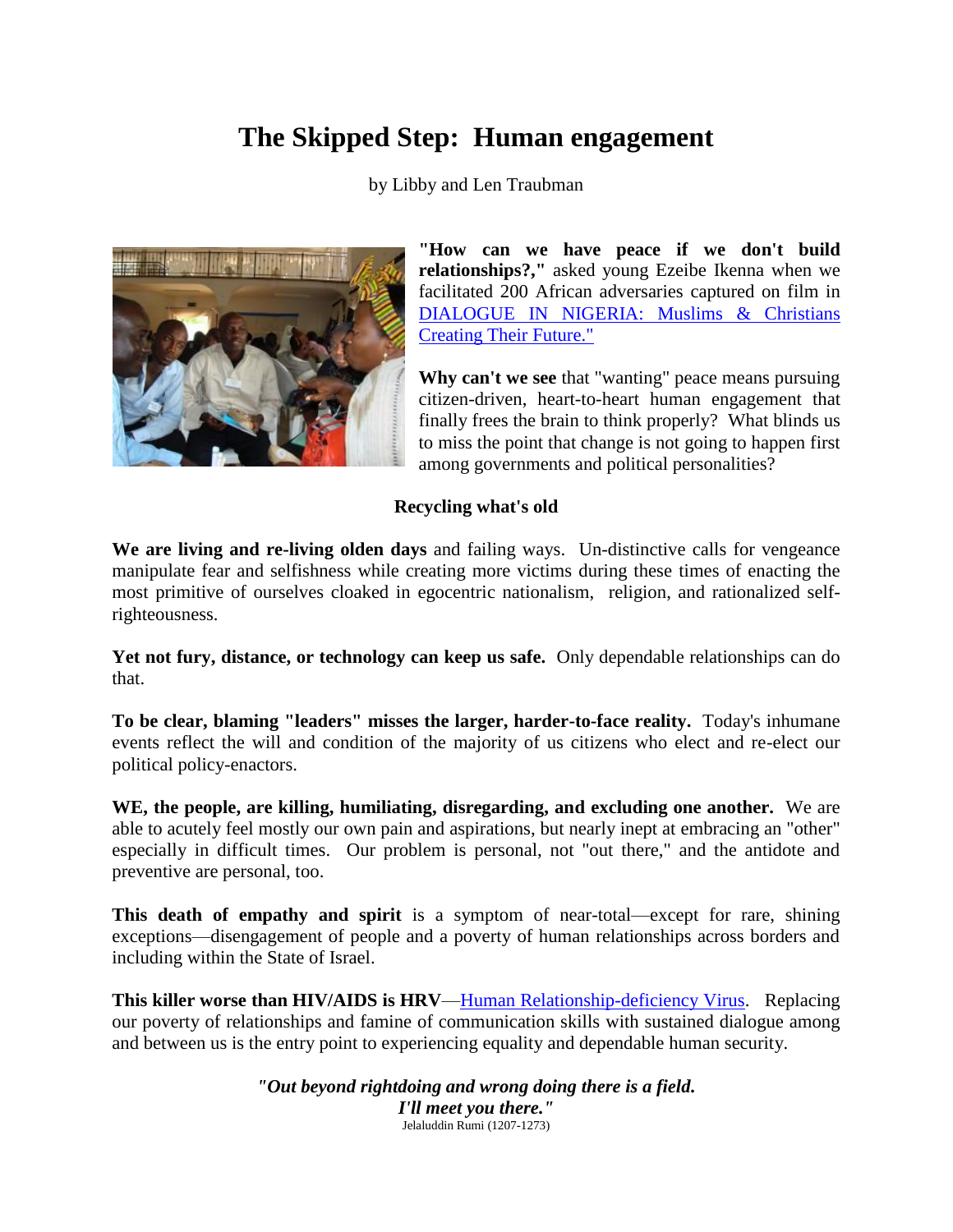## **The Modern Struggle for Change: Painting a picture of changed people**

**"The people must first paint a picture** of what we want life to look like." Former MK Maj. Gen. (ret.) Ami Ayalon clarified. "No people or nation is going to go down a road where it cannot visualize what life is like around the corner."

**Thus, the new, modern struggle is with engaged Palestinians and Jews** together becoming artisans of communication, [listening-to-learn,](http://traubman.igc.org/dialoguecommunication.htm) dignifying (not harming or humiliating) one another—genuine neighbors whose compelling successes empower governments to be creative and succeed.





**Abandoning our lives into the required-yet-missing [public](http://traubman.igc.org/changechartsall.pdf)  [peace process](http://traubman.igc.org/changechartsall.pdf)** of face-to-face, citizen-to-citizen engagement, we humanize and experience authentic trust among ourselves. Even inside Israel, only a tiny portion of Arabs and Jews have relationships of any depth. In these 2000s, The Citizen's Century, it is our destiny to engage in authentic community—be history-changers.

## **Peacebuilding: Choosing a life of engagement**

**This life of helping people know each other in depth** is for everyone, even us two gardenvariety citizens. It requires only deep interest, moving toward people, dedication to the longdistance run, and deciding to export solutions—painting a living picture of life when empathy is the prevailing human function. And sharing how-to examples and tools for others.

### *"People become the stories they hear and the stories they tell."*  Elie Wiesel

**Traveling in 1984 to the** *enemy* **Soviet Union** to meet our Russian *adversaries*, we first realized that nothing replaces face-to-face relationships. Our so-called adversaries were gracious, cultured, generous, and inventive—easy to relate with, quickly and deeply. Stereotypes atrophied, as portrayed later in Deb Reich's 2011 prophetic book, [No More Enemies.](http://www.nomoreenemies.net/)

**Since 1992** our 22-year-old [Jewish-Palestinian Living Room Dialogue](http://traubman.igc.org/dg-prog.htm) in California, preparing for its 268th meeting, has continued validating collective creativity and the supreme value of sustained intimacy leading to hundreds of examples of community, national, and global outreach events. The step-by-step deepening and outreach is documented in [film streaming online.](http://archive.org/details/20YearsOfPalestinian-jewishLivingRoomDialogue)

**In 1993** and for five years, the Dialogue created with Jewish Camp Tawonga the successful [Palestinian-](http://traubman.igc.org/camp2007.htm)[Jewish Family Peacemakers Camp](http://traubman.igc.org/camp2007.htm) near Yosemite National Park in California. Hundreds of Muslims, Christians, and Jews from 50 towns in Israel and Palestine experienced living together and communicating as they never had imagined. The impossible became possible, with a safe place, a little help, and courage. The resulting how-to film was [PEACEMAKERS: Palestinians & Jews Together at](http://traubman.igc.org/vidcamp.htm)  [Camp.](http://traubman.igc.org/vidcamp.htm) Its DVD is in 85 nations on every continent.